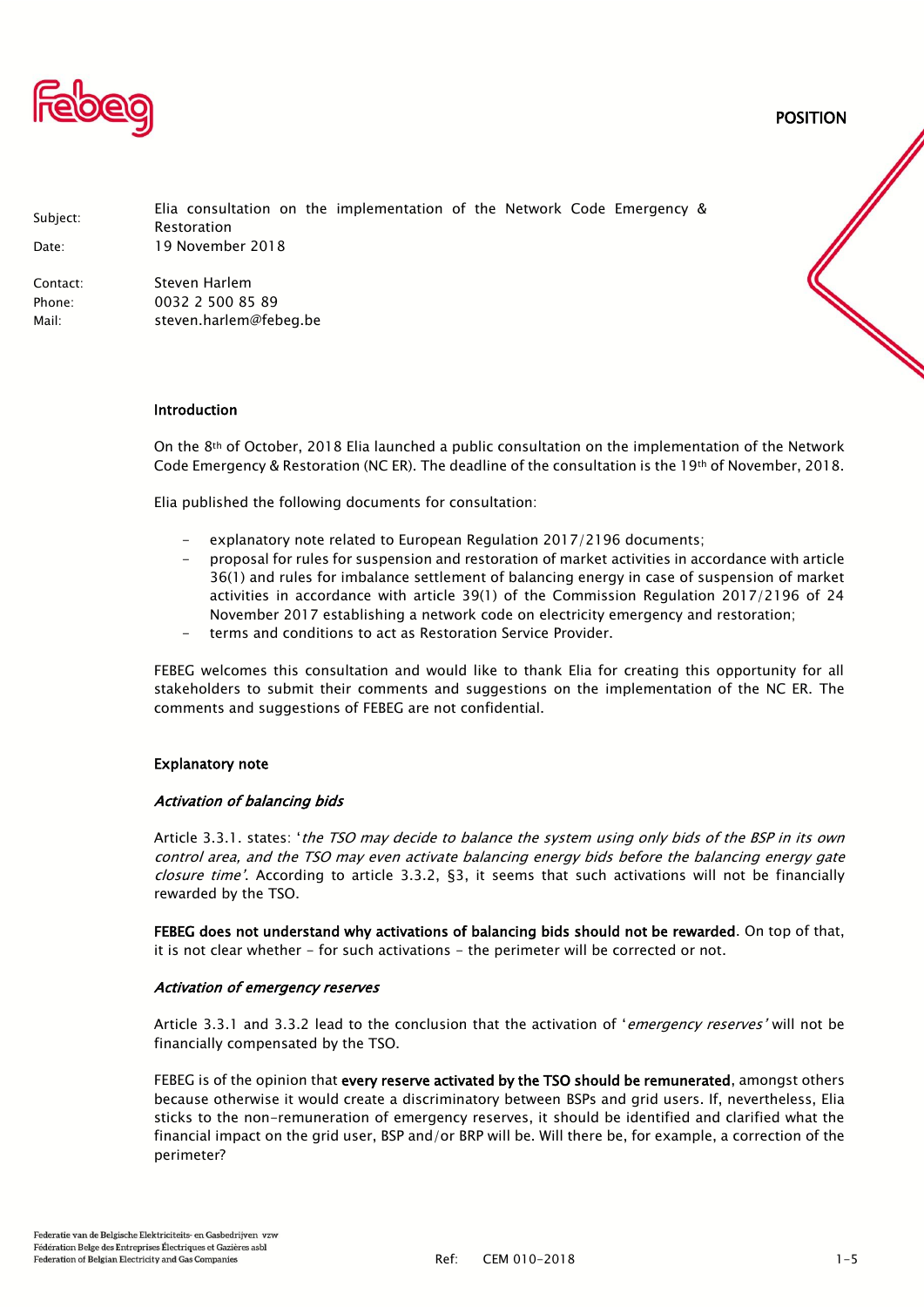

Proposal for rules for suspension and restoration of market activities and rules for imbalance settlement of balancing energy in case of suspension of market activities

## Suspension of market activities

FEBEG would welcome Elia clarifying which specific market activities will be suspended and what the exact consequences are for the grid user, BSP and BRP in case of activation of measures or procedures of the system defense plan.

Assume, for example, the modification by Elia of the active power set point of a unit as part of the frequency deviation management procedure or an activation of 'emergency reserves': will Elia then suspend specific market activities due to 'inability of the entities to execute market activities for reasons outside their control' (cfr. Annex NC ER art 35.1.a point d, but this is in case of black-out) or due to 'continuation of the process deteriorates the emergency state' (cfr Annex NC ER art 35.1.b)? Will the imbalance price and intraday market be suspended or not? Will the perimeter be corrected or not? When the intra-day market activities are suspended, the BRP has no possibility to re-balance its portfolio, etc.

### Information provision by market parties during suspension of market activities

While some market activities are suspended, it is requested that market parties continue to provide information regarding schedules, balancing bids, balanced position and modifications to balance position. Elia adds this information is given on a best effort basis.

In this respect, FEBEG wants to point out that some of these obligations are by definition obligations of means and, hence, best effort obligations.

Depending on the event leading to a period of suspension of market activities, it is possible that the quality of the information that can be provided by market parties is rather poor. So, for FEBEG it is of utmost importance that Elia further elaborates on this information provision:

- Elia should describe the principles and assumptions that market parties should apply when providing information, e.g. do market parties need to assume that their customers are reconnected, …
- Elia should also clearly define the consequences (e.g. will the information be used for settlement?) and liabilities (e.g. can a market party be held liable – according to the normal rules – for the information?).

FEBEG wants to repeat that it is of the opinion that information provided during a period of market suspension should be considered as purely for information purposes to facilitate restoration of the market and that no financial consequences (e.g. settlement, liability, …) can result from this information.

## Restoration of market activities

It is stated that Elia will decide upon the restoration of the different market activities. FEBEG was wondering if Elia alone can decide on the restoration of market activities. Will there not be a consultation with the Minister of Energy, the NEMO's, CREG, …?

Article 9.2. states: 'Elia should have sufficient confidence in the grid stability before restoring the market activities'. FEBEG is of the opinion that Elia should not only consider the stability of the grid, but also consider the ability of the market actors and availability of communications means. A precondition before returning to normal market system operations after a TSO Controlled Dispatch,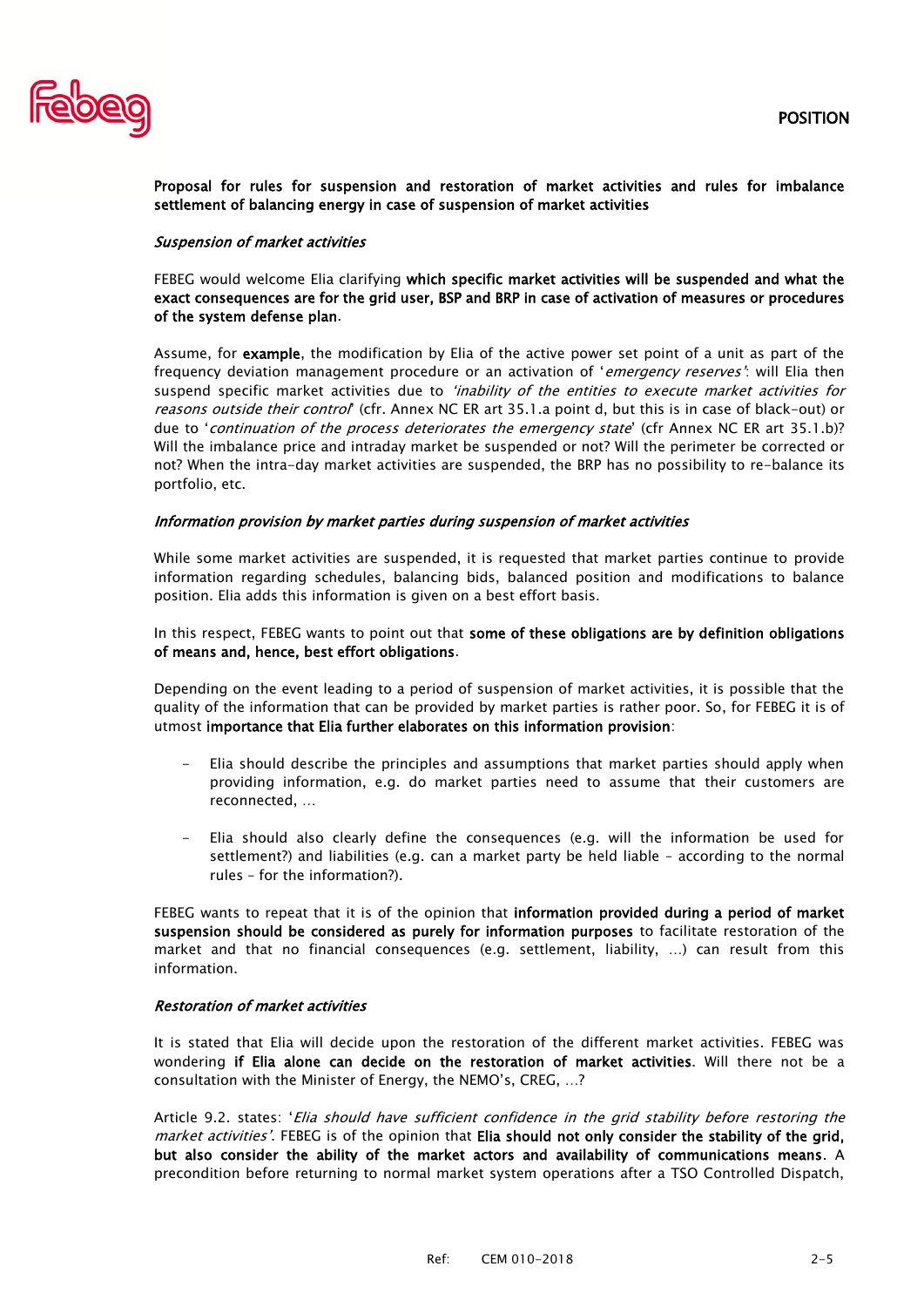

including the BRPs portfolio balancing responsibility, is that there should be enough liquidity in the markets for the BRPs to balance their portfolio if they are not able to do it with their own means.

According to article 9.4. Elia will restore the market activities in a certain order, including the '*provision* of balancing capacity and energy procured before market suspension'. FEBEG wants to point out that this restoration should be subject to technical feasibility - as assets may become unavailable or damaged – and without penalty for the BSP.

## Communication procedure

In article 10.7. it is stated that 'Elia will not assume responsibility for the good functioning of the communication channels' when the system is in blackout state. FEBEG is of the opinion that the rules and responsibilities with regard to the communication means are not balanced (see also article 12.2): FEBEG proposes to also limit the responsibilities of BRP's or other market parties.

### TSO Controlled Dispatch

#### Restoration tariff

FEBEG does not agree with the proposal for a restoration tariff calculated as the average day-ahead prices of the last 28 days prior to the start of the TSO Controlled Dispatch period. The restoration tariff should as much as possible reflect the sourcing cost of the energy as the suppliers will continue to invoice the energy to their customers at the supply price. A formula such as the one proposed by the CREG as default price for the transfer of energy - but without the supplier's margin - would be more appropriate as this formula attempts to reflect the sourcing cost.

#### Invoicing of restoration tariff

#### **Principles**

With regard to the invoicing of the restoration tariff, FEBEG strongly recommends to develop a process that takes into account the following principles:

- the approach should be simple and transparent, making maximum use of existing contracts and processes;
- the relation between the supplier-customer (SPOC-role) should be respected, meaning that the suppliers should be able to invoice the energy delivered during the restoration process at the terms of the supply contract;
- the transmission and distribution system operators should be allowed to take the difference between the energy purchase costs and the energy sales revenues in respectively the transmission and distribution grid tariffs.

#### Customers connected to the Elia grid

FEBEG supports the proposal of Elia to invoice the restoration tariff to the BRP for the Elia connection points. Such approach is feasible and straight-forward as the volumes to be billed are known by Elia: the volumes can be bought by the BRP's – based on the BRP-contract – at the restoration tariff. The supplier can then invoice the delivered energy according to the terms of the supply contract.

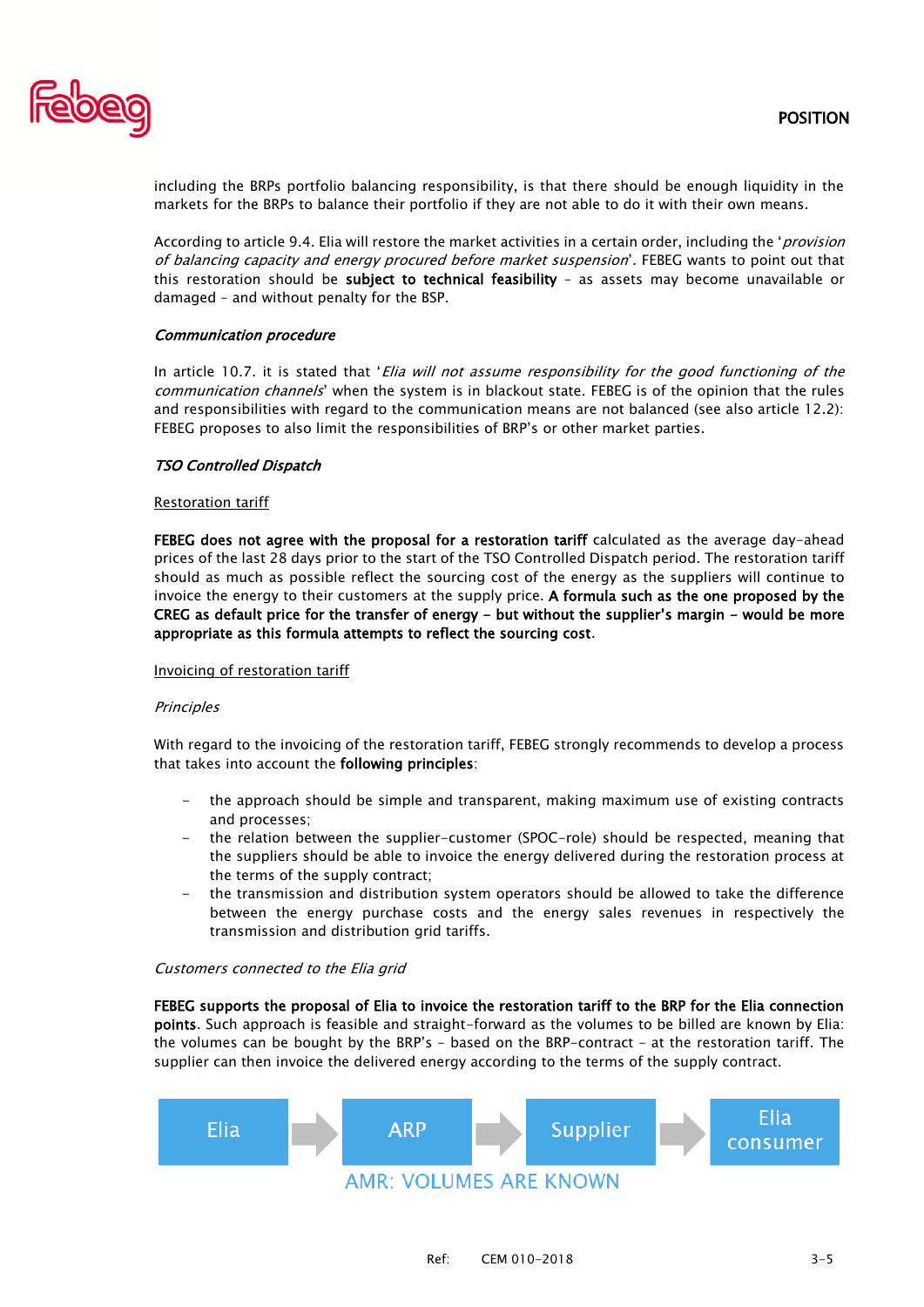

Customers connected to the DSO grid

For the interconnection points with the DSO's, FEBEG proposes a slightly different approach, especially because of the fact that the volumes that will be billed to the customer – no AMR on DSO grid – will only be known ex-post. This implies that the infeed to the DSO grid will have to be split between BRP's and – a BRP having balancing agreements with several suppliers – between suppliers.



# In order to have a simple and transparent solution, making maximum use of existing contracts and processes, FEBEG proposes the following:

- Elia sells the infeed into the DSO grid to the DSO at the restoration tariff: such arrangement can be included in the existing cooperation agreement between Elia and the DSO's;
- the energy is transferred to the different suppliers through the allocation-reconciliation process; this approach has several advantages:
	- o the already existing processes in the Financial Reconciliation Contract can be used;
	- $\circ$  a price for the transfer of energy between the DSO and the supplier is already foreseen in the Financial Reconciliation Contract and agreed upon by all involved parties;
	- $\circ$  in case of a blackout, there's no longer a delivery of energy: as a result, the allocation will no longer match the physical reality (meter reading) but the existing procedures in the Financial Reconciliation Contract can be used to settle these differences (no need to send rectifications or to develop new processes).
- the suppliers invoices the energy to end consumer according to the meter reading and at the terms in the supply contract.

## Remuneration for injected energy by Power Generating Modules

As regards the remuneration to BRP's for the injection by Power Generating Module, Elia proposes to calculate the remuneration as the maximum of the restoration tariff and the price of incremental bid of the nomination procedure of the CIPU contract.

# FEBEG could agree with this approach, provided that some modifications and improvements are implemented:

- The price of the nomination procedure of the CIPU contract should be updated each day in function of the fuel and  $CO<sub>2</sub>$  costs (e.g. gas price will not remain constant) in case the period of TSO Controlled Dispatch takes several days.
- For low-coordinable units, as no prices are foreseen in the nomination procedure of the CIPU contract, the pricing principles of the exploitation procedure should be used.
- The production units that are in stand-by mode at the request of Elia, i.e. not injecting energy, should also receive a remuneration to cover their costs.
- FEBEG is also wondering if there should not be any rules for compensation of the costs of trips that are caused by grid events (outside frequency/voltage ranges).